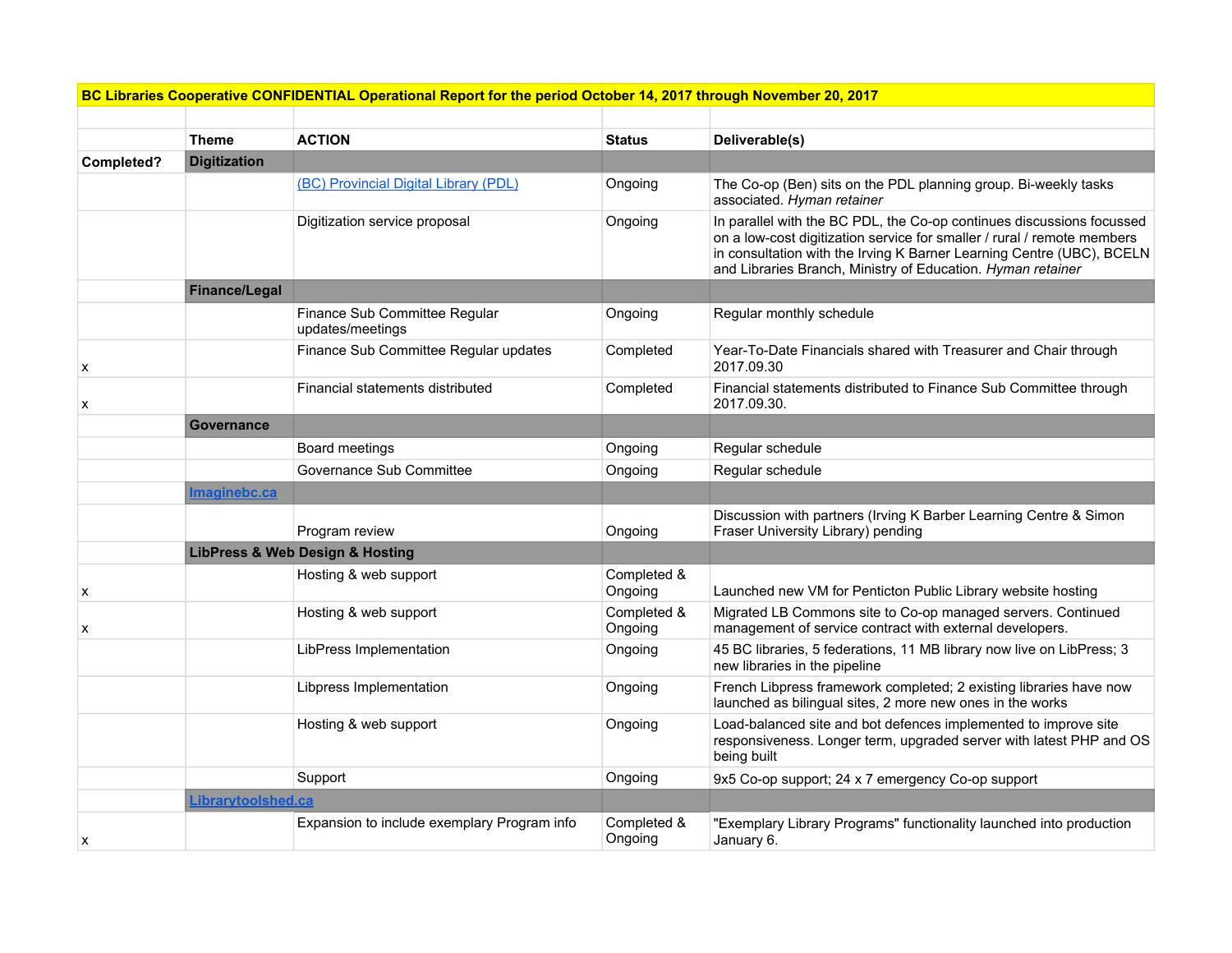| х | Expansion to include Conference Presentations                      | Completed &<br>Ongoing | "Conference Presentation" functionality launched mid-April, used by<br>AB, BC, MB provincial conferences to share presentations                                                                                                                                                                                                                                                                                                  |
|---|--------------------------------------------------------------------|------------------------|----------------------------------------------------------------------------------------------------------------------------------------------------------------------------------------------------------------------------------------------------------------------------------------------------------------------------------------------------------------------------------------------------------------------------------|
|   | Redesign Project                                                   | Completed              | Mobile theme developed and deployed to server.                                                                                                                                                                                                                                                                                                                                                                                   |
|   | <b>Usage Reporting</b>                                             | Completed              | New stats reporting pages developed for each partner showing<br>resources contributed and used by each                                                                                                                                                                                                                                                                                                                           |
|   | Content growth & community participation                           | Ongoing                | Quarterly Co-op facilitated calls with 4-Province committee                                                                                                                                                                                                                                                                                                                                                                      |
|   | Licensing - BC & Manitoba Licensing Consortium Inc (MLCI)          |                        |                                                                                                                                                                                                                                                                                                                                                                                                                                  |
| х | (BC) Association of BC Book Publishers & BC<br><b>Books Online</b> | Completed &<br>Ongoing | Continuing to promote the BC book publishers newsletter to interested<br>libraries; exploring opportunities to cross-promote & access ABPBC<br>titles.                                                                                                                                                                                                                                                                           |
|   | (BC) New LBFG Chair                                                | Completed &<br>Ongoing | Current chair, Jay Peters, in place. Two year term ends May 2018, so<br>beginning work on identifying new chair.                                                                                                                                                                                                                                                                                                                 |
|   | (BC) Product Renewals                                              | Ongoing                | In October - November timeframe, 2 renewals complete. Start on<br>negotiations for big year end renewal push (25+ vendor negotiations).<br>Survey sent out to Library2go Overdrive members for feedback on next<br>year's price increase and optional features.                                                                                                                                                                  |
|   | (MLCI) Product Renewals                                            | Ongoing                | In October-November timeframe, 3 renewals complete (including the<br>big EBSCO renewals), 2 pending.                                                                                                                                                                                                                                                                                                                             |
|   | (BC) Licensing BFG Meeting                                         | Ongoing                | LBFG Meeting held Oct 12, 2017. Next one scheduled for Dec 7, 2017                                                                                                                                                                                                                                                                                                                                                               |
|   | (BC) New product evaluation & pricing                              | Ongoing                | New products for LBFG: Libraries continue to evaluate language<br>learning products. Investigating the following products for potential<br>licenses: Kanopy Streaming, Niche Academy, DiscoverLocal from<br>Demco, HR Downloads, Metrix Learning, CountryWatch, Transparent<br>Languages, Pronunciator, ACF Disney Products, SimplyE. Licensed<br>Product Selection Survey closed Nov 17. Results to be reported out<br>shrotly. |
|   | (MLCI) New product evaluation & pricing                            | Ongoing                | Two new Zinio/OneClick libraries added to shared Manitoba account<br>launched Aug 1, 2017. Working on rolling out new access URLs to all<br>Zinio subscribers for the new integrated app. Sent out call for new<br>libraries to start January 1, 2018.                                                                                                                                                                           |
|   | (BC) BC Books and Self Publishing platform                         | Ongoing                | Investigating the 5 vendors of Odilo, Biblioboard, Cantook Station,<br>Bibliotheca Cloud and Overdrive as well as potential for building our<br>own in-house open source platform for a province-wide shared BC<br>Books and Self publishing platform. Working group established to<br>investigate options and make recommendations. We have received<br>pricing from 3 of the vendors.                                          |
|   | (BC & MLCI) Support                                                | Ongoing                | 9x5 Co-op support; 24 x 7 emergency Co-op support                                                                                                                                                                                                                                                                                                                                                                                |
|   | (BC) Digital Resources Member Consultation                         | Ongoing                | Working group struck at the Oct LBFG, to prepare recommendations<br>regarding an ideal suite of digital resources. First meeting date TBD.<br>Actively looking for director level participants.                                                                                                                                                                                                                                  |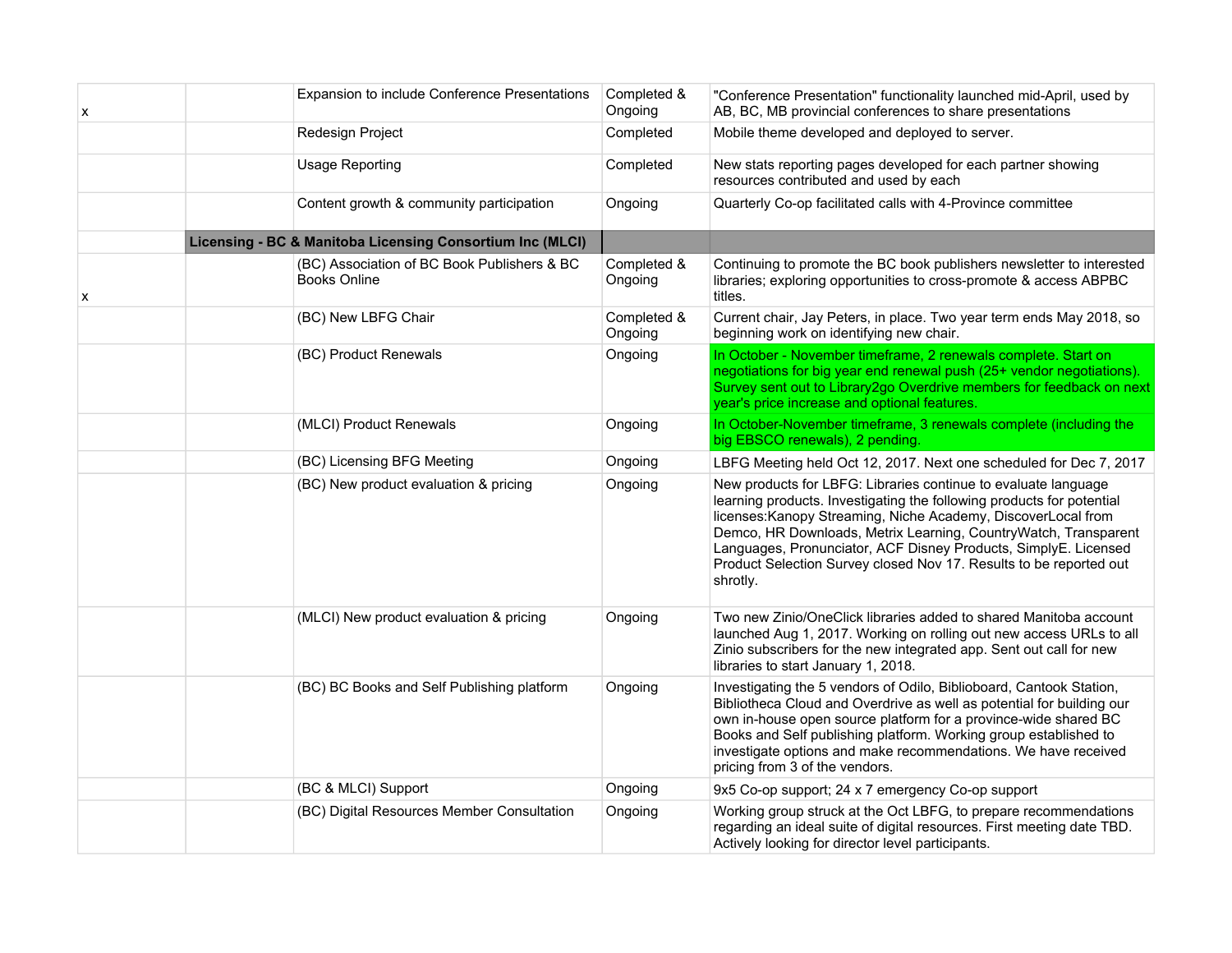|   | (BC) Library2go - shared Overdrive Collection                 | Ongoing                | New site launched Oct 31, so far feedback is positive. OverDrive<br>renewal survey closed on Nov 17, results are being tabulated and will<br>be reported out shortly. October's Big Library Read (simultaneous use<br>book club), "The Hundred Lies of Lizzie Lovett" by Chelsea Sedoti<br>ebook was checked out 831 times, audiobook 87 times in the two<br>week period. |
|---|---------------------------------------------------------------|------------------------|---------------------------------------------------------------------------------------------------------------------------------------------------------------------------------------------------------------------------------------------------------------------------------------------------------------------------------------------------------------------------|
| x | (BC) Ebook and Digital Content Summit                         | Completed &<br>Ongoing | 2018 eBook and Digital Content Summit planning to be discussed at<br>December LBFG.                                                                                                                                                                                                                                                                                       |
|   | (BC) New Licensed Product Selection Survey                    | Ongoing                | Fall 2017 Licenced Product Selection Survey (LPSS) complete. Top<br>three products: Niche Academy, ACF Disney Products and Kanopy<br>Streaming. Runners up: Pronunciator and DiscoverLocal. Next step will<br>be to negoatiate pricing and present to member libraries for a January<br>1, 2018 start date.                                                               |
|   | (BC) Authentication Support                                   | Ongoing                | Discussion continues re: Co-op taking on authentication support for<br>Overdrive (and possibly Zinio/OneClick and Archambault French<br>eBooks - delayed by vendor, dates uncertain)                                                                                                                                                                                      |
|   | (BC) Authentication Support                                   | Ongoing                | Quotes provided to 4 new post-secs for ezProxy hosting                                                                                                                                                                                                                                                                                                                    |
|   | (BC) Authentication Support                                   | Ongoing                | Contracts put in place with NVDPL and Surrey to extend KAPA service<br>for other licensing products that require privacy-aware SIP<br>authentication                                                                                                                                                                                                                      |
|   | Member & Stakeholder Engagement / Concern for Community       |                        |                                                                                                                                                                                                                                                                                                                                                                           |
| X | <b>Member Communications</b>                                  | Completed &<br>Ongoing | Numerous service communiqués, emails, phone calls & webinars                                                                                                                                                                                                                                                                                                              |
| X | Stakeholder meetings                                          | Completed &<br>Ongoing | Province of BC (Initiative-based meetings relating to funding & Co-op<br>initiatives); Public Library Partner Advisory Group (Libraries Branch,<br>BC Library Association, Association of BC Public Library Directors, BC<br>Library Trustees' Association), National Network for Equitable Library<br>Service (NNELS); Evergreen Oversight Board.                        |
| x | <b>Communications Plan</b>                                    | Ongoing                | Staff Communications Committee meeting quarterly to operationalize<br>and further recommendations of Communications Action Plan<br>stemming from the Boldt Communications engagement & the Co-op<br>Strategic Plan.                                                                                                                                                       |
|   | Stakeholder meetings                                          | Upcoming               | Province of BC; National Network for Equitable Library Service;<br>Realize Co-op; (BC) Provincial Digital Library, BC Co-op Association                                                                                                                                                                                                                                   |
|   | <b>National Network for Equitable Library Service (NNELS)</b> |                        |                                                                                                                                                                                                                                                                                                                                                                           |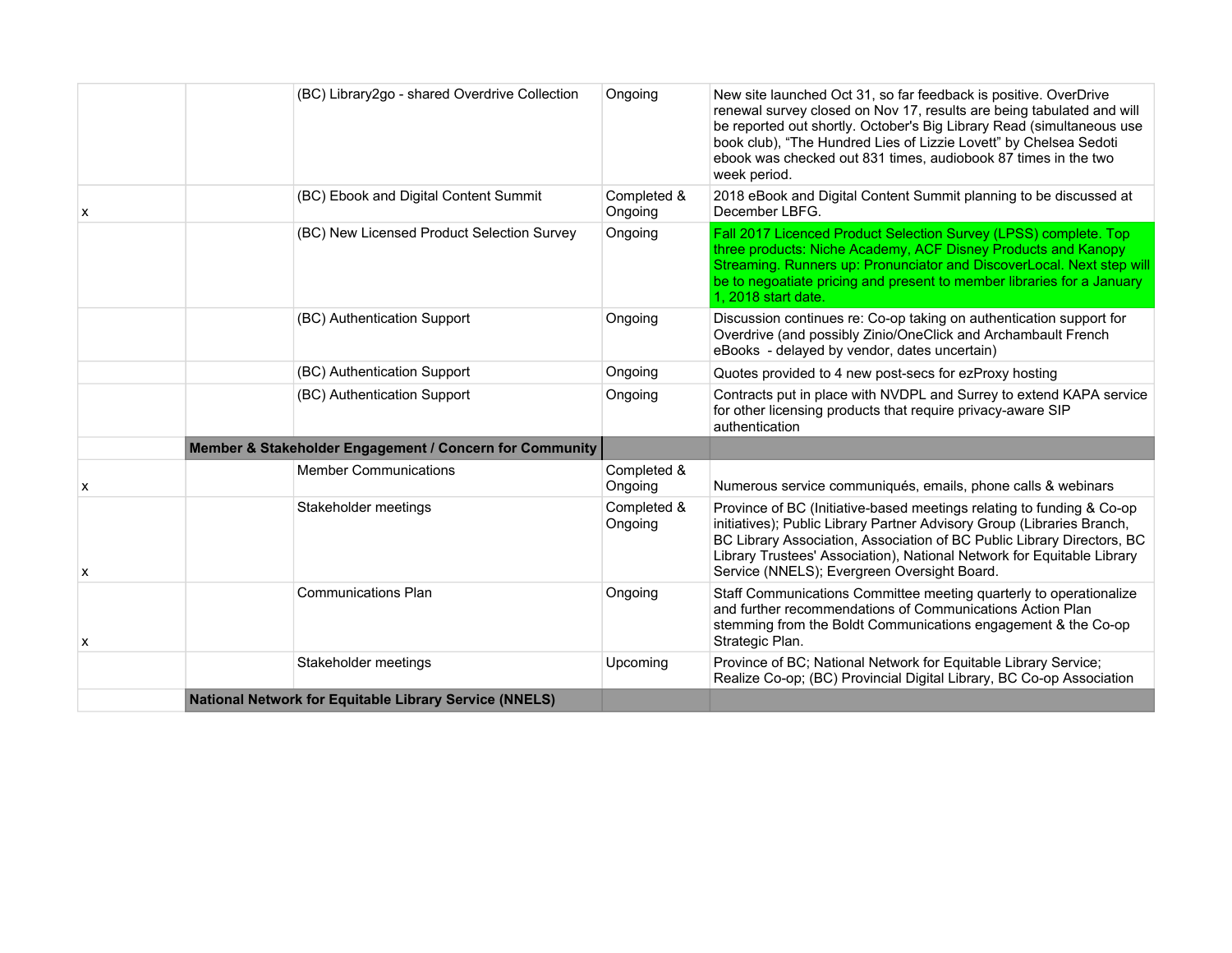| X | Software Development                | Ongoing                | Changes made so that informational documents can be added to the<br>NNELS repository: documents have a persistent link, do not not<br>require a login, do not appear in the NNELS Title Search, and can be<br>updated by administrators; Publisher Field data has been moved from<br>Title Level data to File Attachment Level data.<br>MARC Export Update: testing has wrapped up, and file exports are<br>generating as required in the testing environment; tool has been<br>developed to help move the data structure from test environment to<br>Production Server; next step is the manual move of the mapping<br>structure over to the NNELS Production server. |
|---|-------------------------------------|------------------------|------------------------------------------------------------------------------------------------------------------------------------------------------------------------------------------------------------------------------------------------------------------------------------------------------------------------------------------------------------------------------------------------------------------------------------------------------------------------------------------------------------------------------------------------------------------------------------------------------------------------------------------------------------------------|
| X | Implementations                     | Ongoing                | West Vancouver Memorial Library launched.                                                                                                                                                                                                                                                                                                                                                                                                                                                                                                                                                                                                                              |
| X | <b>Training &amp; Presentations</b> | Ongoing                | Presentation for Shortgrass Library System on Oct 16, 2017; NNELS<br>Strategic Planning Session in Winnipeg over Oct 24-25.                                                                                                                                                                                                                                                                                                                                                                                                                                                                                                                                            |
| X | Content production                  | Ongoing                | Published 61 new ebooks thanks to Heritage Group; published<br>Governor General's Literary Awards Winners; published FVRL<br>Reading Link Challenge books in cooperation with Fraser Valley<br>Regional Library; 26 titles produced by NNELS in October, which<br>includes 5 patron requests.                                                                                                                                                                                                                                                                                                                                                                          |
|   | Content coordination                | Completed &<br>Ongoing | 3 new Production Assistants hired thanks to a grant from AB; MB<br>Production Centre is finishing up production with a few last titles, and<br>may potentially disband due to provincial budget shifts; NNELS is now<br>producing EPUB 3 with media overlays (synchronized audio), in<br>addition to DAISY 2.02, DAISY 3 and e-text. EPUB 3 is the successor<br>to the DAISY format;                                                                                                                                                                                                                                                                                   |
| x | <b>Operational Call</b>             | Ongoing                | Monthly call of jursidictional operational representatives; next call is<br>Nov 21, 2017.                                                                                                                                                                                                                                                                                                                                                                                                                                                                                                                                                                              |
|   | Jurisdictions call                  | Ongoing                | NNELS Funders meeting/strategic planning meeting in Winnipeg Oct<br>23 and Oct 24; staff in attendance for Strategic Planning.                                                                                                                                                                                                                                                                                                                                                                                                                                                                                                                                         |
|   | Communications                      | Ongoing                | Social media presence; correspondence; new NNELS promotional<br>materials in English and French copy.                                                                                                                                                                                                                                                                                                                                                                                                                                                                                                                                                                  |
|   | Regulatory environment              | Ongoing                | NNELS National Network Model launched in Oct 2017: NNELS Service<br>will be extended nation-wide and users in non-participating provinces<br>will be able to access the NNELS Collection for free (NNELS<br>Connector and NNELS Production will be charged for if requested).<br>Supported and approved by NNELS Funders Group.                                                                                                                                                                                                                                                                                                                                        |
|   | Software Development                | Ongoing                | Ongoing work in the MARC Export area of NNELS.ca                                                                                                                                                                                                                                                                                                                                                                                                                                                                                                                                                                                                                       |
|   | Operational Call                    | Ongoing                | Monthly call of jursidictional operational representatives                                                                                                                                                                                                                                                                                                                                                                                                                                                                                                                                                                                                             |
|   | Jurisdictions call                  | Ongoing                | Monthly call of jursidictional representatives (will resume in September)                                                                                                                                                                                                                                                                                                                                                                                                                                                                                                                                                                                              |
|   | Support                             | Ongoing                | 9x5 Co-op support; 24 x 7 emergency Co-op support                                                                                                                                                                                                                                                                                                                                                                                                                                                                                                                                                                                                                      |
|   | <b>Operations / Systems</b>         |                        |                                                                                                                                                                                                                                                                                                                                                                                                                                                                                                                                                                                                                                                                        |
|   | <b>Disaster Recovery</b>            | Ongoing                | Successfully held 2nd Disaster Recovery Exercise, September 20th.<br>Report written detailing follow up steps.                                                                                                                                                                                                                                                                                                                                                                                                                                                                                                                                                         |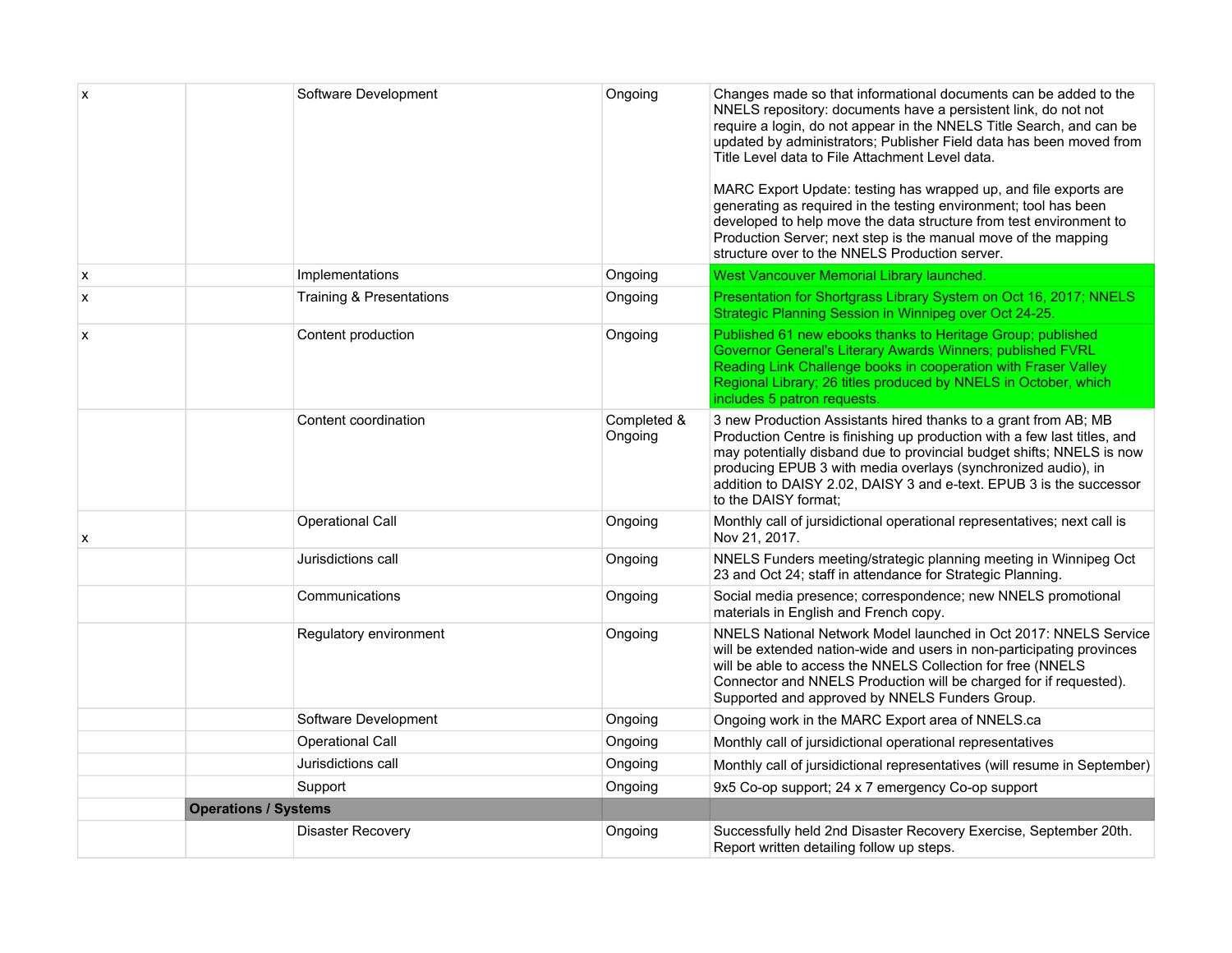|                           |                   | <b>BCNet</b>                                                            | Ongoing                | Facilitating access to Canada's Optical Research Advanced Network<br>for three members including the Co-op.                                                                                                                                |
|---------------------------|-------------------|-------------------------------------------------------------------------|------------------------|--------------------------------------------------------------------------------------------------------------------------------------------------------------------------------------------------------------------------------------------|
|                           |                   | Connectivity                                                            | Completed &<br>Ongoing | Continued consulting with Ministry on connectivity and re-write of<br>Connectivity Survey to target all libraries, for circulation by Ministry in<br>October.                                                                              |
|                           |                   | Phones                                                                  | Completed &<br>Ongoing | Put in place contracts with 4 library federations (NWLF, NCLF, NELF,<br>KLF) to provide teleconferencing services and in some cases (NELF,<br>NCLF) full phone services. Currently investigating scheduling approach<br>to manage load.    |
|                           |                   | LibCloud                                                                | Ongoing                | Salt Spring Island Public Library pilot of the Co-op's cloud hosting<br>service continues. Researching alternative clients and models for<br>larger offering.                                                                              |
|                           |                   | Staged Development and Codified Acceptance<br><b>Testing Procedures</b> | Ongoing                | Continued migration off of puppet and onto ansible for co-op-wide<br>configuration maagement needs                                                                                                                                         |
|                           |                   | Staged Development and Codified Acceptance<br><b>Testing Procedures</b> | Ongoing                | Across all Co-op web properties, implementing a fully staged,<br>controlled development process involving cloned development and<br>staging servers, and replicable testing processes to pass before<br>changes are moved into production. |
|                           |                   | Support                                                                 | Ongoing                | 9x5 Co-op support; 24 x 7 emergency Co-op support                                                                                                                                                                                          |
|                           |                   | Documentation                                                           | Ongoing                | Extensive documentation efforts ongoing prompted by additional<br>requirements of the Co-op's Privacy & Security Management Plan<br>(PSMP).                                                                                                |
|                           | Personnel         |                                                                         |                        |                                                                                                                                                                                                                                            |
|                           |                   | <b>Personnel Committee</b>                                              | Ongoing                | Personnel Committee is leading the effort to find a new Managing<br>Director for the organization, with input from Governance and Finance,<br>staff and Board. Regular meetings throughout this period                                     |
|                           |                   | Evaluating existing reporting structure                                 | Ongoing                | We now rely on cross-functional task groups to best support diversity<br>of member service offerings, cost-effectively per Strategic Plan;<br>reporting adjustments may be warranted going forward.                                        |
| $\boldsymbol{\mathsf{x}}$ |                   | <b>UofA SLAIS students</b>                                              | Completed &<br>Ongoing | With thanks to funding from AB Municipal Affairs, 2 UofA SLAIS<br>students were hired as NNELS Content Production Assistants                                                                                                               |
|                           |                   | Management                                                              | Ongoing                | Monthly meetings; standing and new items                                                                                                                                                                                                   |
|                           |                   | Service Leads                                                           | Ongoing                | Bi-Monthly meetings of Co-op Service Leads, as a community of<br>practice. Standing and new items                                                                                                                                          |
|                           |                   | New Office Space                                                        | Ongoing                | Co-op staff to bring forward a recommendation with costing to the<br>November Finance Committee and Board                                                                                                                                  |
|                           | Sitka & Evergreen |                                                                         |                        |                                                                                                                                                                                                                                            |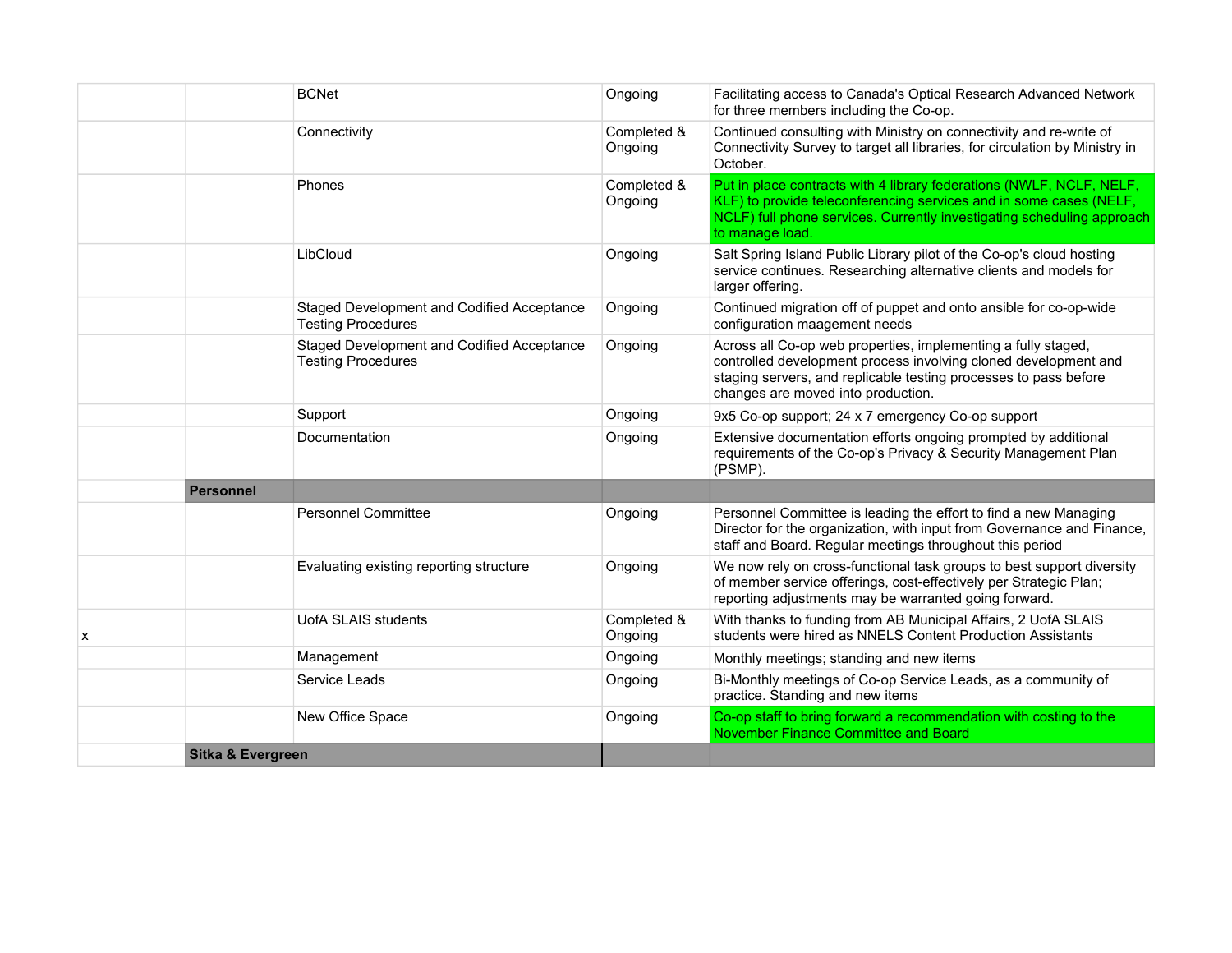|   | Resource Sharing - Interlibrary Connect                | Ongoing                | 43 member libraries at over 60 branches continue to participate in<br>Interlibrary Connect (ILC). Whistler, Squamish and Pemberton have<br>been operating their local resource sharing zone (staff-initiated holds<br>only for now) since October 2016. Staff are following up on report to<br>Libraries Branch to encourage remaining Sitka public libraries to<br>participate in wider BC ILC zone.                                                                                                                                                                                                                                                                                                                                                                                                                                                                                                                                |
|---|--------------------------------------------------------|------------------------|--------------------------------------------------------------------------------------------------------------------------------------------------------------------------------------------------------------------------------------------------------------------------------------------------------------------------------------------------------------------------------------------------------------------------------------------------------------------------------------------------------------------------------------------------------------------------------------------------------------------------------------------------------------------------------------------------------------------------------------------------------------------------------------------------------------------------------------------------------------------------------------------------------------------------------------|
|   | Sitka Community calls                                  | Ongoing                | Planning for November 28, 2017 Sitka Business Function Group call.                                                                                                                                                                                                                                                                                                                                                                                                                                                                                                                                                                                                                                                                                                                                                                                                                                                                   |
|   | Acquisitions                                           | Ongoing                | Call for interest for libraries interested in adding Acquisitions for 2018<br>was issued in June. Kimberley will be adding Acquistions in January<br>2018.                                                                                                                                                                                                                                                                                                                                                                                                                                                                                                                                                                                                                                                                                                                                                                           |
|   | Bibliographic record de-duplication                    | Ongoing                | Staff are continuing with the de-duplication project that began in Spring<br>2016. To date, over 85,000 records were merged across Adult Fiction,<br>Adult Non-Fiction, Large Print, Children's Fiction and Video collections.<br>Staff will continue to run de-duplication scripts on a regular basis.                                                                                                                                                                                                                                                                                                                                                                                                                                                                                                                                                                                                                              |
| x | <b>Continuing Training</b>                             | Completed &<br>Ongoing | Two webinars were offered in October 2017, with 19 library staff<br>participating. Two training sessions are planned for November.                                                                                                                                                                                                                                                                                                                                                                                                                                                                                                                                                                                                                                                                                                                                                                                                   |
|   | RFI for cataloguing services from materials<br>vendors | Ongoing                | Shelf-ready and on-order record processes are in place with ULS and<br>White Hots. To date, 8 libraries have signed on for Shelf Ready service<br>and 13 have signed on for On-order records. Staff are working with<br>CVS Midwest Tape to set up similar service.                                                                                                                                                                                                                                                                                                                                                                                                                                                                                                                                                                                                                                                                  |
|   | Development - Partnerships                             | Ongoing                | Sitka members received significant return on investment for the Pilot<br>year of the MassLNC Development Initiative, pooling funds with<br>several other large Evergreen organizations. With an investment of<br>US\$10K in Year 1, Sitka received services valued at nearly US\$80K.<br>Services received include: new feature development, enhancement of<br>existing features, bug fixes and project staffing. Many of these will be<br>realized in Evergreen Version 3.0, to be implemented in May 2018.<br>Sitka's Year 2 contribution to this initiative is US\$15K. Since convening<br>for Year 2in August 2016, the group has identified and moved forward<br>with several short-term and longer-term Evergreen development<br>priorities. Several of the development projects identified through this<br>process were popular feature requests from Sitka libraries and will be<br>included in the new web client roll-out. |
|   | Development - Staff Client re-design                   | Ongoing                | Evergreen's new web client version will be released to the community<br>this Fall. Sitka staff have been involved in testing through the<br>development phase and will complete more intensive testing, as well<br>as development of documentation, training materials and<br>communications plan. Targetting Spring 2018 for Sitka upgrade,<br>pending testing and planning processes this Fall.                                                                                                                                                                                                                                                                                                                                                                                                                                                                                                                                    |
|   | New member libraries                                   | Ongoing                | University Canada West (Vancouver) will join Sitka in December and<br>Dawson Creek Municipal Library will join Sitka in Fall 2018                                                                                                                                                                                                                                                                                                                                                                                                                                                                                                                                                                                                                                                                                                                                                                                                    |
|   | Potential new members                                  | Ongoing                | Continuing to respond to regular requests for information and<br>presentations.                                                                                                                                                                                                                                                                                                                                                                                                                                                                                                                                                                                                                                                                                                                                                                                                                                                      |
|   | Potential new members                                  | Ongoing                | Developing quote for 4 library post-secondary consortia to host<br>standalone Evergreen instance                                                                                                                                                                                                                                                                                                                                                                                                                                                                                                                                                                                                                                                                                                                                                                                                                                     |